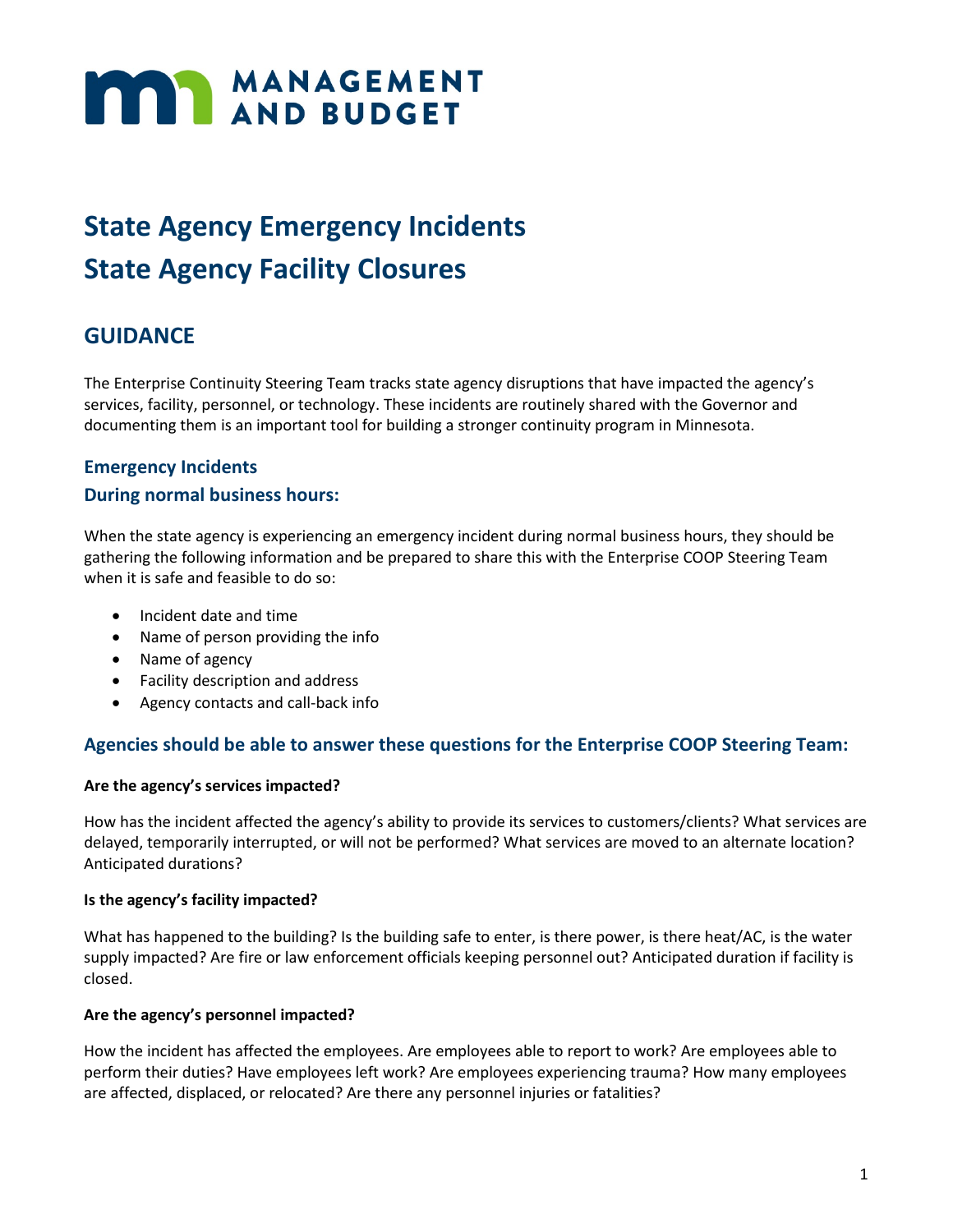#### **Is there a major IT impact?**

Technology could be the source of the incident or the IT has been affected because of another incident. Are networks, systems inoperable, are computers/phones inoperable? Is the IT interruption impacting one or more systems that support state agency critical priority services?

## **Emergency Incidents Outside of normal business hours:**

When the state agency is experiencing an emergency incident outside of normal business hours, they should be gathering all of the above information and impacts and be prepared to provide this to the Minnesota Duty Officer.

### **Technology Incidents**

For all technology incidents during and outside of normal business hours, agencies should contact their MNIT@agency service desk, or the MNIT service desk at 651 297-1111.

### **Facility Closures**

If the emergency incident results in the need to close a facility, the agency should first consult with MMB via Enterprise Continuity Director, Cathy Hockert. If this is not feasible, the agency should contact MMB as soon as practical following the closure. MMB will use the above information about impacts to the agency in the closure discussion.

#### **Emergency Paid Leave**

When an agency has experienced an emergency incident, only the MMB Commissioner can authorize paid leave for employees. State agencies should establish an internal process for requesting emergency paid leave. Requests should be made using the MMB Emergency Paid Leave Request Form and submitted to MMB via State Continuity Director Cathy Hockert.

## **STATE AGENCY RESPONSIBILITIES**

- Gather relevant information related to the emergency incident.
- Follow MMB Policy 1437 for emergency incidents that will result in a facility closure.
- Contact MMB/the Enterprise Steering Team during normal business hours.
- Call the Minnesota Duty Officer only when incident is outside of normal business hours; identify the call as a State Agency Emergency Continuity Incident.

## **MMB/ENTERPRISE STEERING TEAM RESPONSIBILITIES**

- Collect and document the incident details.
- Respond to the state agency.
- Assess the state agency incident.
- Contact all state resources applicable to the incident.
- Link the impacted agency to appropriate resources.